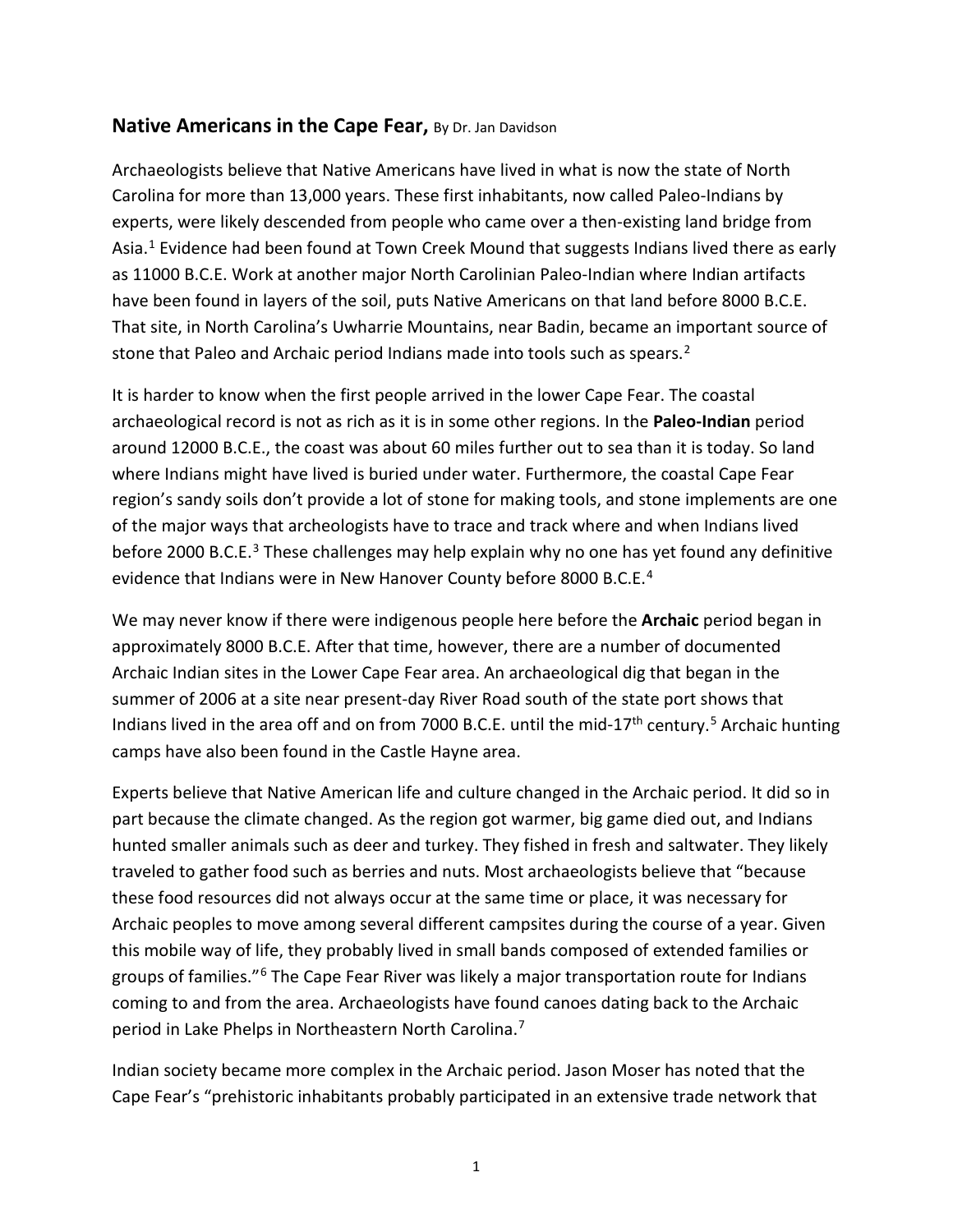allowed the people to acquire many necessary raw materials not available locally."<sup>[8](#page-3-7)</sup> Just one example can suggest the ways trade affected the region. Rhyolite points are found widely in the state, but rhyolite is not. It is a rock that likely came to the area from the Uwharrie Mountains, an area of the state near Asheboro and the State Zoo.<sup>[9](#page-3-8)</sup> So Archaic period rhyolite tools found in the Cape Fear suggest either local Indians were part of a well-developed trade network that provided them with access to supplies of stone, or they traveled long distances to harvest supplies of stone themselves.

Indian life changed most dramatically in the **Woodland** period, which began in approximately 1000 B.C.E. During the Woodland period, thousands of Native Americans likely lived in the Cape Fear. Woodland people began to live in small villages, grow crops, and make pottery. Native Americans also began to use bows and arrows during this time. Since crops need to be tended, and pottery is fragile and it takes time to produce, archaeologists think these new developments in Native American material culture mean that Woodland Indians established more permanent settlements.

Trade also seems to have flourished during the Woodland period. Appalachian mica made its way to the Cape Fear coast, and shells and salt from coastal regions have been found in the Mountains and the interior.<sup>[10](#page-3-9)</sup> A Woodland period burial mound near Fayetteville on the Upper Cape Fear River contained a number of shell necklaces in the graves that could very possibly have come from the Lower Cape Fear.<sup>[11](#page-3-10)</sup> Indians may also have traveled to trade for yaupon holly (*ilex vomitoria)*. Southeastern Indians used the leaves of this type of holly to make a ceremonially-used caffeinated beverage called black drink.[12](#page-3-11)

Europeans first came into contact with the coast of North Carolina and coastal Indians in the 1520s. At that time, Giovanni Da Verrazano recorded his impressions of Native American life in the Lower Cape Fear region.<sup>[13](#page-3-12)</sup> Verrazano's account of his visit is short, but it does give some clues to what life was like for Native Americans. Verrazano wrote his account in Dieppe, France, in 1524, after he'd returned home. According to Verrazano, his ship travelled for 50 days until the expedition "…discovered a new land, somewhat low, but being within a quarter of a league of it, we perceived by the great fires that we saw by the seacoast, that it was inhabited: and saw that the land stretched to the southward."<sup>[14](#page-3-13)</sup> Verrazano repeated the claim about fires after they set sail again. After the crew left their first landfall (fifteen miles below Wilmington), he claimed "we saw everywhere a great many fires, by reason of the multitude of the inhabitants.["15](#page-3-14)

When the crew finally stepped on land (with Native American help) they interacted with the local population, describing the people as handsome, russet colored, and partially clothed. Verrazano's account is one of the few available written sources on Cape Fear Indians. Like most Europeans of the day, Verrazano believed that whites were superior to Indians, and he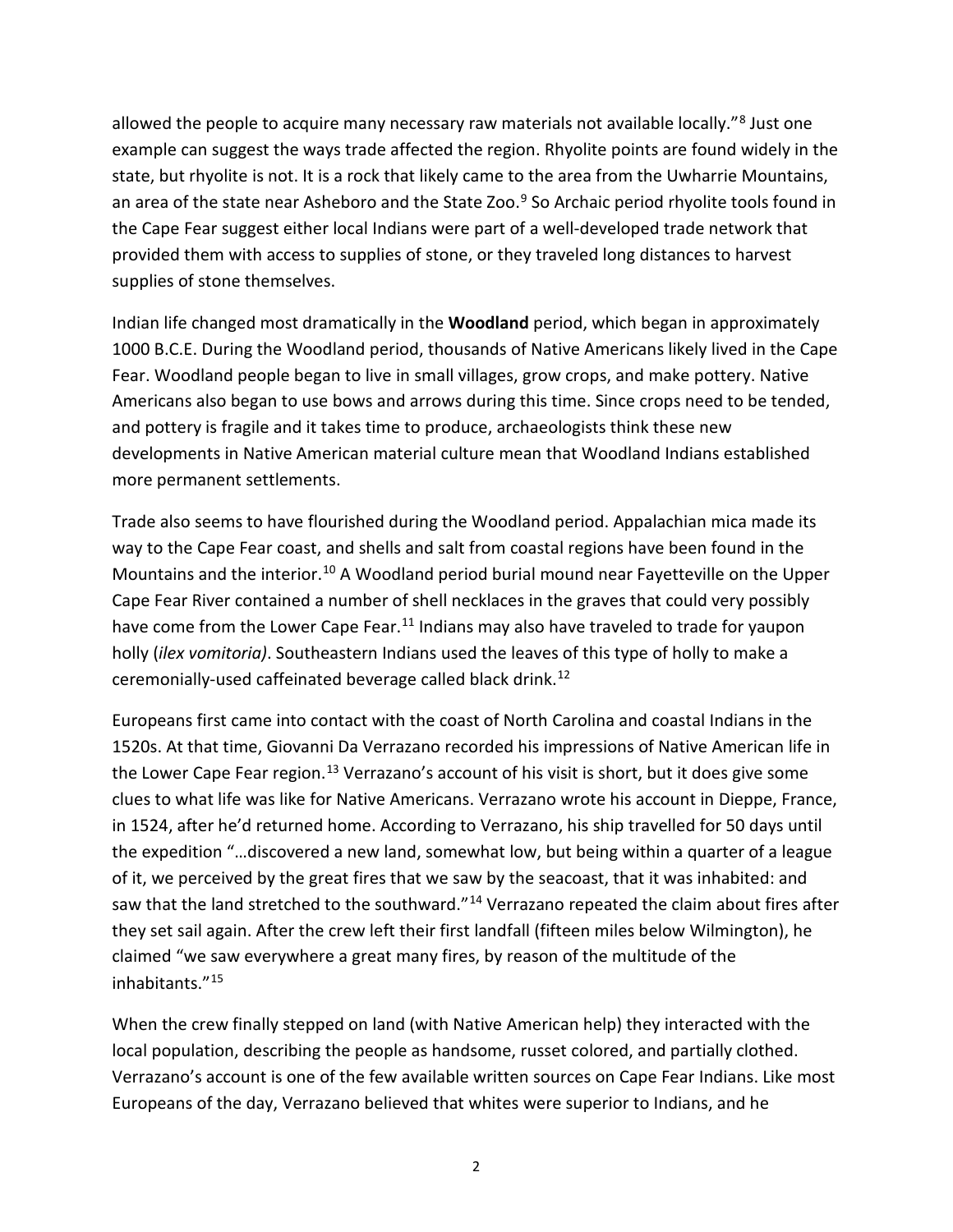interpreted what he saw based on that flawed understanding. Even so, Verrazano acknowledged that he didn't know much about Indians' ways of life: he declared "We could not learn of this people their manner of living, nor their particular customs, by reason of the short abode we made on the shore, our company being but small, and our ship riding far off in the sea."<sup>[16](#page-3-15)</sup> Still, his account does suggest the southeastern Native American population was relatively large when he visited. One historian has estimated that "The numerous fires and settlements Verrazano saw along the North Carolina coast suggest that…seven thousand or more natives probably lived there."<sup>17</sup>

Other European accounts provide further glimpses into Indian life after the first Europeans arrived in the region. In the 1660s, colonist William Hilton had an altercation with an Indian who used a bow and arrow from a canoe to shoot at Hilton and his companions. The Europeans retaliated by smashing up the canoe and pulling down the man's hut. Then they broke "his pots, platters, and spoons, tored his Deerskins and mats in pieces, and took away a basket of Akorns....<sup>"[18](#page-3-17)</sup> In other parts of the account, it became clear that along with canoes, and huts, and skins and mats, and weapons and acorns, Indians in the Cape Fear in the 1660s planted nonnative corn, fished and gathered shell fish, had bows and arrows, and raised and ate cattle and hogs. The account also shows that by the 1660s, beads were also an acceptable form of tribute to the Indians in our region, so they either made them, or traded with others who did. We also know from Hilton that "by the historic period, the Cape Fear Indians were living in well-established villages."<sup>[19](#page-3-18)</sup>

Although these early sources give us some tantalizing hints about Native American life, by the time Europeans settled the Lower Cape Fear region permanently in the 1720s, there weren't very many Indians in the area. The region's demographic shift happened quickly. In 1715, there were, apparently, only 206 Cape Fear Indians—76 men and 130 women and children—living in five villages in the region. Sixteen years later, Welshman Hugh Meredith noted "there is not an Indian to be seen in the place…the small remains of them abide among the thickest of the South Carolina Inhabitants."[20](#page-3-19)Disease likely played a role in the demise of the local Indian population. Although experts do not agree how many Indians died through so called "virgin soil" epidemics,  $21$  the consensus seems to suggest that disease probably did play an important role in ridding the land of Indians.<sup>[22](#page-3-21)</sup>

According to E. Lawrence Lee the Yamasee War played a vital role in removing the remains of the region's Native American population. Colonel Maurice Moore's "line of march took him by Cape Fear but before arriving there he learned the Cape Fear Indians and the nearby Waccamaw tribe of the Waccamaw River, planned to ambush him. Because of his advance information, he was able not only to avoid the ambush but also to strike a devastating blow against the two tribes....<sup>"[23](#page-3-22)</sup> This same Maurice Moore returned to the region and founded Brunswick Town, starting the first permanent European-led settlement.